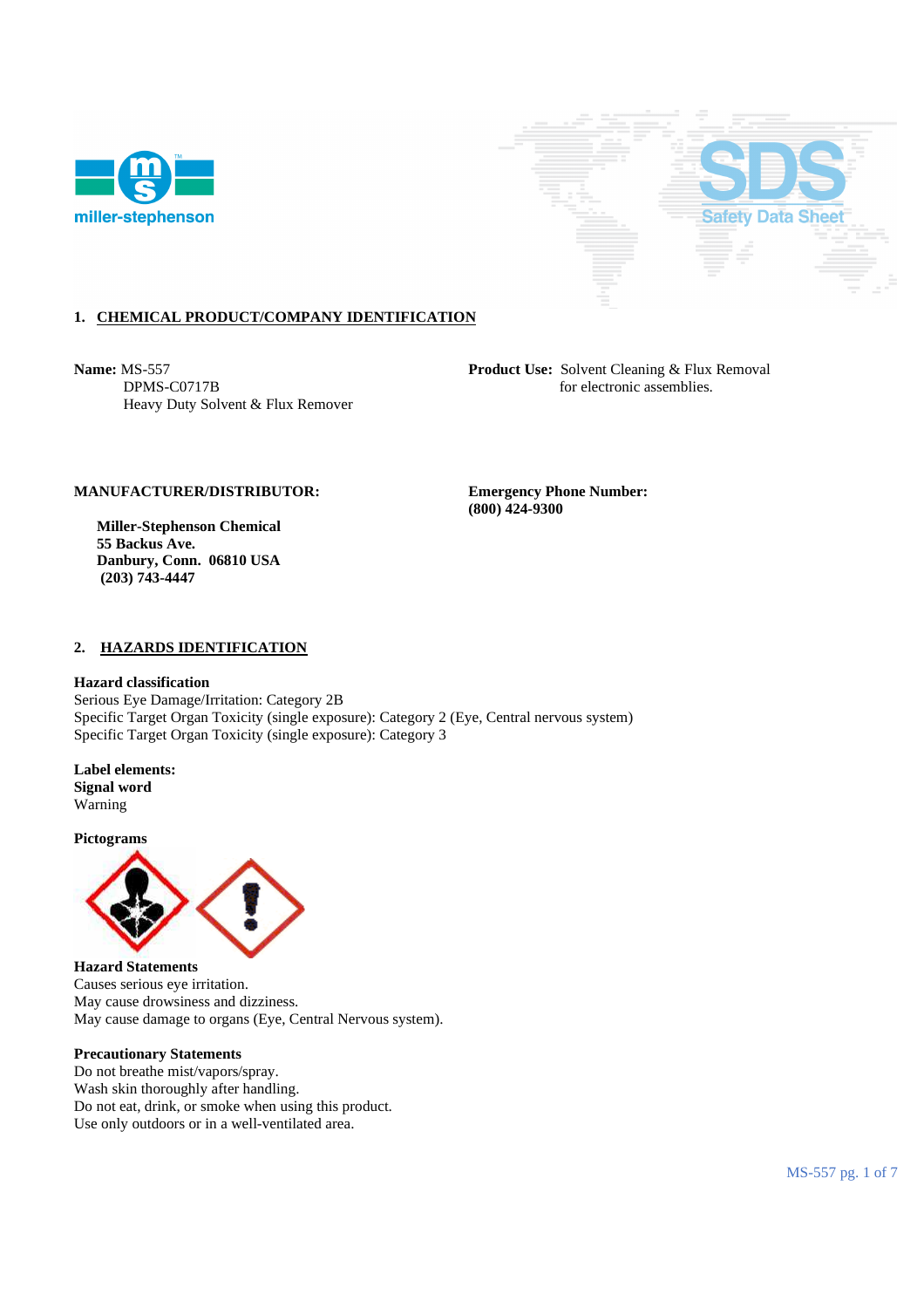IF INHALED: Remove victim to fresh air and keep at rest in a position comfortable for breathing.

Call a POISON CENTER or doctor/ physician if you feel unwell.

IF IN EYES: Rinse cautiously with water for several minutes. Remove contact lenses, if present and easy to do. Continue rinsing. If eye irritation persists: Get medical advice/ attention.

Store in a well-ventilated place. Keep container tightly closed.

Dispose of contents/ container in accordance with local, regional, national, and international regulations.

## **Other Hazards**

In use, may form flammable/explosive vapor-air mixture. Vapors are heavier than air and can cause suffocation by reducing oxygen available for breathing. Misuse or intentional inhalation abuse may lead to death without warning symptoms, due to cardiac effects.

# **3. INGREDIENTS**

| <b>Material</b> (s)                      | CAS No.        | Approximate % |
|------------------------------------------|----------------|---------------|
| $1,1,1,2,2,3,4,5,5,5$ -Decafluoropentane | 138495-42-8    | $22 - 28$     |
| Trans, 1.2-Dichloroethylene              | $156 - 60 - 5$ | $68 - 72$     |
| Methanol                                 | 67-56-1        | $4 - 6$       |

## **4. FIRST AID MEASURES**

**Inhalation:** Remove patient to fresh air. Get medical attention.

- **Eye:** Immediately flush eyes with plenty of water for at least 15 minutes. If easy to do, remove contact lenses. Continue to rinse. Get medical attention.
- **Skin:** Immediately flush skin with plenty of water. Remove contaminated clothing and shoes. Wash clothing before use. Thoroughly clean shoes before reuse. Get medical attention.
- **Oral:** DO NOT induce vomiting. Get medical attention. Rinse mouth thoroughly with water. Never give anything by mouth to an unconscious person.

**Most important symptoms/effects, acute and delayed:** May cause cardiac arrhythmia.

Skin contact may provoke the following symptoms: Dermatitis, Discomfort, Pain, Redness, Rash, Itching, Swelling of tissue, Eye damage

Eye contact may provoke the following symptoms: Irritation, Pain, Tearing, Swelling of tissue, Redness, Impairment of vision, Discomfort

Inhalation may provoke the following symptoms: Eye damage

Effects of breathing high concentrations of vapor may include: Tiredness, Drowsiness, Central nervous system effects, Convulsions Adverse effects from repeated inhalation may include central nervous system effects

Ingestion may provoke the following symptoms: Lack of coordination, Narcosis, Eye damage

Aspiration may cause pulmonary edema and pneumonitis. Causes eye irritation. May cause drowsiness or dizziness. May cause damage to organs.

**Notes to Physician:** Because of possible disturbances of cardiac rhythm, catecholamine drugs, such as epinephrine, that may be used in situations of emergency life support should be used with special caution.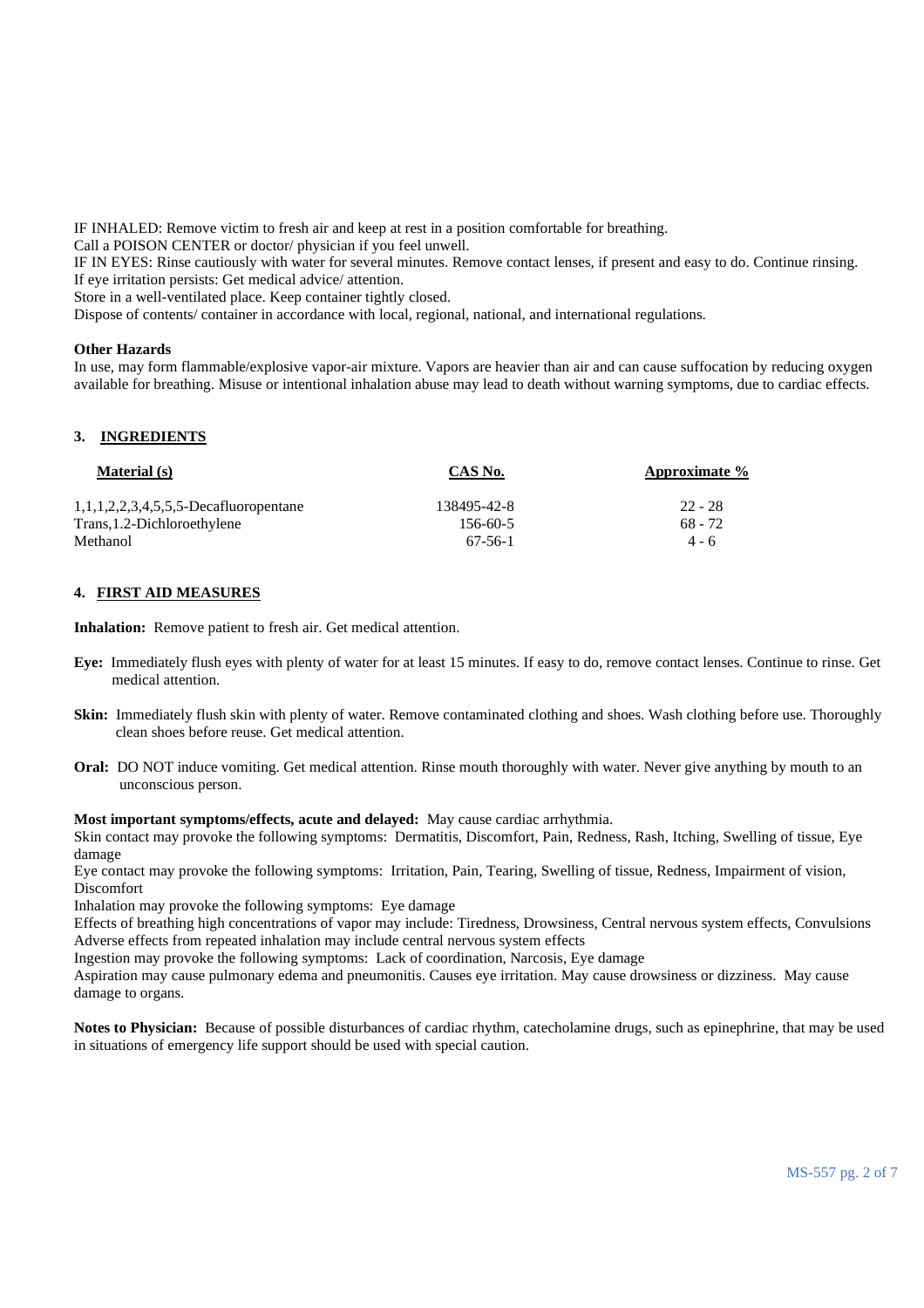## **5. FIRE FIGHTING MEASURES**

**Flammability:** This product is not flammable. Does not flash using TCC.

**Suitable Extinguishing Media:** Water spray, Alcohol-resistant foam, Dry chemical, Carbon dioxide (CO2)

**Unsuitable extinguishing media:** Do not use a heavy water stream. Use of heavy stream of water may spread fire.

**Special hazards:** Vapors may form explosive mixture with air. Exposure to combustion products may be hazardous to health. Hazardous combustion products: Hydrogen fluoride, Carbonyl fluoride, Carbon oxides, Chlorine compounds.

**Special Fire Fighting Instruction:** In the event of fire, wear self-contained breathing apparatus. Use personal protective equipment.

**Further information:** Use extinguishing measures that are appropriate to local circumstances and the surrounding environment. Evacuate personnel to safe areas. Cool containers with water spray. Fire residues and contaminated fire extinguishing water must be disposed of in accordance with local regulations.

## **6. ACCIDENTAL RELEASE MEASURES**

**Personal precautions, protective equipment and emergency procedures:** Evacuate personnel to safe area. Use personal protective equipment. Ventilate area. In case of insufficient ventilation, wear suitable respiratory equipment.

**Environmental precautions:** Discharge into the environment must be avoided. Prevent further leakage or spillage if safe to do so. Prevent spreading over a wide area (e.g.by containment or barriers). Retain and dispose of contaminated wash water. Local authorities should be advised if significant spillages cannot be contained.

**Spill Cleanup**: Contain spillage, and then collect with non-combustible absorbent material, (e.g. sand, earth, diatomaceous earth, vermiculite) and place in container for disposal according to local / national regulations.

# **7. HANDLING AND STORAGE**

**Handling:** If sufficient ventilation is unavailable, use local exhaust ventilation. Use only in an area equipped with explosion-proof exhaust ventilation, if advised by assessment of the local exposure potential. Keep away from heat and sources of ignition. Take precautionary measures against static discharges. Do not eat, drink, or smoke. Do not swallow. Avoid contact with skin, eyes, or clothing. Wash thoroughly after handling.

**Storage Conditions:** Store tightly sealed in a clean, dry place, and well-ventilated place. Do not store in temperatures that exceed 125oF/52oC.

## **8. EXPOSURE CONTROLS/PERSONAL PROTECTION**

| <b>Exposure Limits:</b>                  | <b>ACGIH</b>    | <b>OSHA</b>     |
|------------------------------------------|-----------------|-----------------|
| $1,1,1,2,2,3,4,5,5,5$ -Decafluoropentane | Not Established | Not Established |
| Trans, 1, 2-Dichloroethylene             | 200 ppm, TWA    | 200 ppm, TWA    |
| Methanol                                 | 200 ppm, TWA    | 200 ppm, TWA    |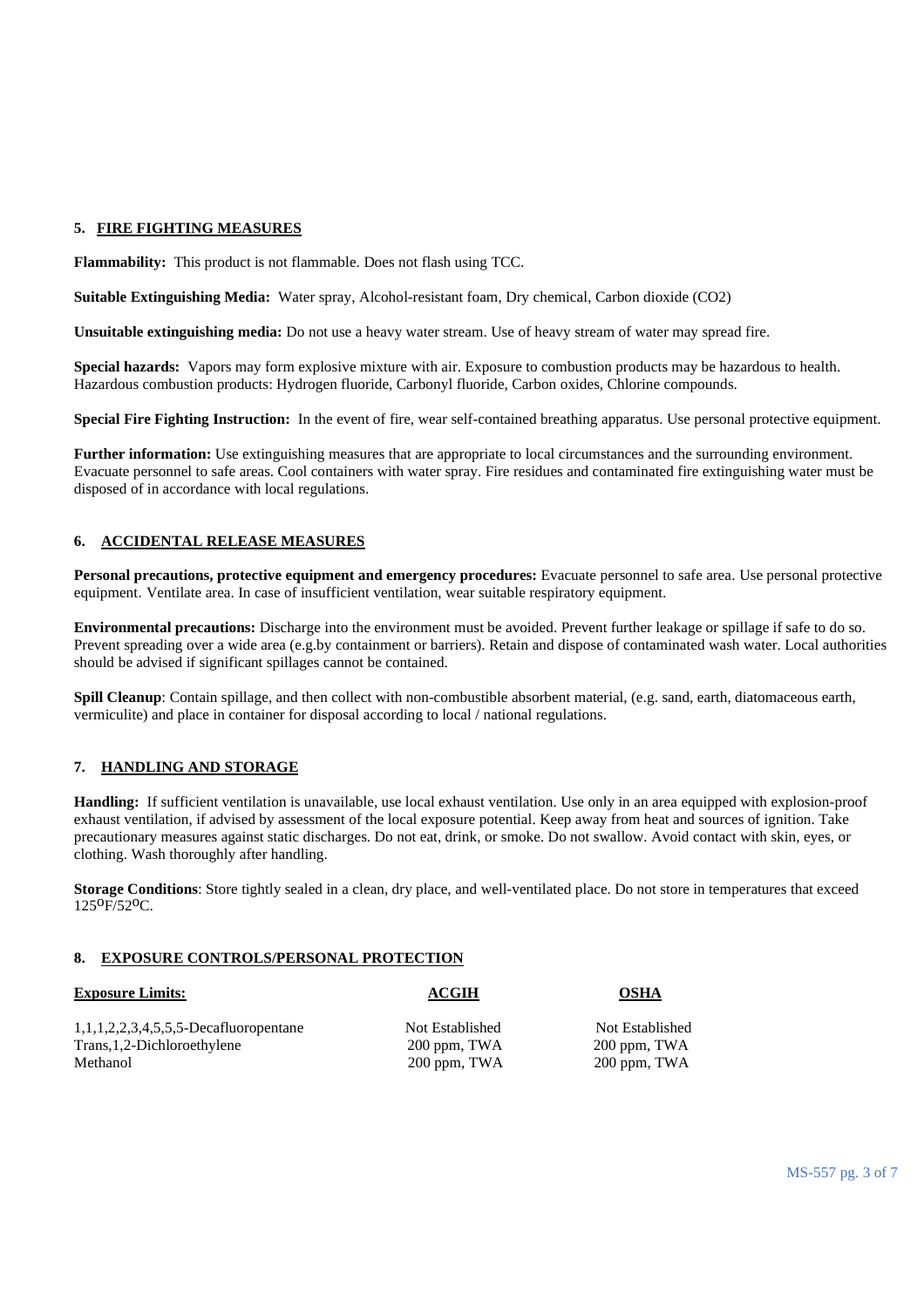**Respiratory Protection:** General and local exhaust ventilation is recommended to maintain vapor exposures below recommended limits. Where concentrations are above recommended limits or are unknown, appropriate respiratory protection should be worn. Follow OSHA respirator regulations (29 CFR 1910.134) and use NIOSH/MSHA approved respirators. Protection provided by air purifying respirators against exposure to any hazardous chemical is limited. Use a positive pressure air supplied respirator if there is any potential for uncontrolled release, exposure levels are unknown, or any other circumstance where air purifying respirators may not provide adequate protection

**Eye Protection:** Avoid eye contact. Use chemical goggles or safety glasses with side shields.

**Skin Protection:** Avoid contact with skin. Use gloves impervious to this material (eg. Viton) when prolonged or frequently repeated contact occurs. For special applications, we recommend clarifying the resistance to chemicals of the protective gloves with the glove manufacturer. Wash hands before breaks and at the end of workday. Breakthrough time is not determined for the product. Change gloves often.

**Prevention of Swallowing:** Do not eat or drink when using this product. Wash exposed areas thoroughly with soap and water.

## **9. PHYSICAL AND CHEMICAL PROPERTIES**

| Boiling Point: 95°F/34°C                               | <b>Percent Volatile by Volume: 100%</b> |
|--------------------------------------------------------|-----------------------------------------|
| <b>Density:</b> 1.28 g/cc at $77^{\circ}F/25^{\circ}C$ | Vapor Pressure: N.A.                    |
| Vapor Density (Air=1): $>1$                            | Solubility in $H_2O$ : N.A.             |
| <b>pH</b> Information: Neutral                         | <b>Evaporation Rate (CC14=1): N.A.</b>  |
| <b>Form:</b> Liquid                                    | <b>Appearance:</b> Clear                |
| <b>Color:</b> Colorless                                | <b>Odor:</b> Ethereal                   |

## **10. STABILITY AND REACTIVITY**

**Reactivity:** Not classified as a reactivity hazard

**Chemical stability:** Stable under normal conditions.

**Possibility of hazardous reactions:** Vapors form flammable mixture in air. In use may form flammable /explosive vapor-air mixture.

**Material and Conditions to Avoid:** None known.

**Decomposition:** No hazardous decomposition products are known.

## **11. TOXICOLOGICAL INFORMATION**

#### **1,1,1,2,2,3,4,5,5,5-Decafluoropentane**

**Information on likely routes of exposure:** Inhalation, Skin contact, Ingestion, Eye contact **Acute Oral:** LD50: > 5000 mg/kg in rats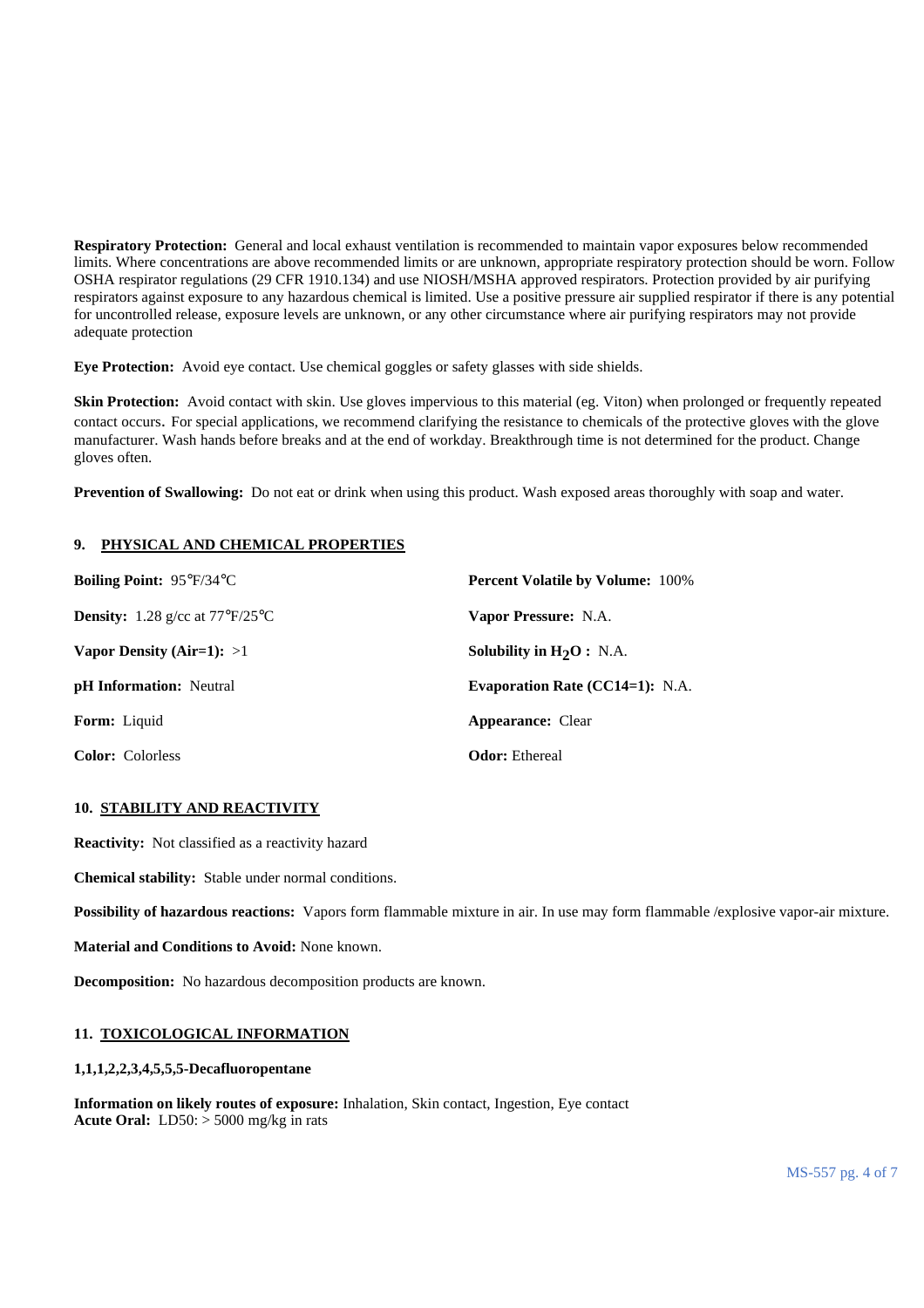**Acute Inhalation (vapor):** 4 hour LC50: 114 mg/l in rats **Acute Dermal:** LD50: > 5000 mg/kg in rats **Skin Corrosion/Irritation:** No skin irritation in rabbits. **Serious Eye Irritation/ Eye Irritation:** No eye irritation in rabbits. **Skin Sensitization:** No skin sensitization in Guinea pigs. **Respiratory Sensitization:** Not classified based on available information. **Germ Cell Mutagenicity:** Weight of evidence does not support classification as a germ cell mutagen. **Carcinogenicity:** Not classified based on available information. **Reproductive toxicity:** Weight of evidence does not support classification as a germ cell mutagen. **STOT-single exposure:** Not classified based on available information. **STOT-repeated exposure:** No significant health effects observed in animals at concentrations of 1mg/l/6h/d or less. **Aspiration toxicity:** Not classified based on available information.

## **Trans-1,2-Dichloroethylene**

**Acute Oral:** LD50: 7902 mg/kg in rats. Method: OECD Test Guideline 420

**Acute Dermal:** LD50: > 5,000 mg/kg in rabbits. Method: OECD Test Guideline 402

**Acute Inhalation:** 4 hour LC50: 95.5 mg/l in rats. Test atmosphere: vapor. Method: OECD Test Guideline 403

**Skin Corrosion/Irritation:** Mild skin irritation in rabbits. Method: OECD Test Guideline 404

**Serious Eye Irritation/ Eye Irritation:** Eye irritation in rabbits. Reversing within 7 days. Method: OECD Test Guideline 405 **Skin Sensitization:** Not classified based on available information.

**Respiratory Sensitization:** Not classified based on available information.

**Germ Cell Mutagenicity:** In vitro and In vivo – Not Mutagenic. Weight of evidence does not support classification as a germ cell mutagen.

**Carcinogenicity:** Not classified based on available information.

**Reproductive toxicity:** Embryo-fetal development: Negative in rat by inhalation. Method: OECD Test Guideline 414

**STOT-single exposure:** May cause drowsiness and dizziness.

**STOT-repeated exposure:** No significant health effects observed in animals at concentrations of 250 ppmV/6h/d or less by inhalation. **Aspiration toxicity:** Not classified based on available information.

#### **Methanol**

**Inhalation Acute toxicity:** 3mg/l estimated, 4 hours (vapor). Method: Expert judgement. (Based on harmonized classification in EU regulation 1272/2008, Annex VI)

**Dermal Acute toxicity:** 300 mg/kg, (estimated in humans)

**Oral Acute Toxicity:** 300 mg/kg, (estimated in humans)

**Skin Corrosion/Irritation:** No irritation, Rabbit

**Serious Eye Irritation/ Eye Irritation:** No irritation, Rabbit

**Skin sensitization:** Negative in Guinea pig (Maximization Test)

**Respiratory Sensitization:** Not classified based on available information.

Germ Cell Mutagenicity: Genotoxicity in vivo and vitro tests were negative.

**Carcinogenicity:** Negative in Mouse, 18 months (inhalation-vapor).

**Reproductive Toxicity:** Fertility/early embryonic development - Negative in Mouse (ingestion)

Embryo-fetal development - Positive in Mouse (ingestion). The effects were seen only at maternally toxic doses.

**STOT-single exposure:** May cause damage to organs (Eyes, Central Nervous System)

**STOT-repeated exposure:** NOEL: 1.06 mg/l (90 days, Inhalation) in rats

**Aspiration toxicity:** Not classified based on available information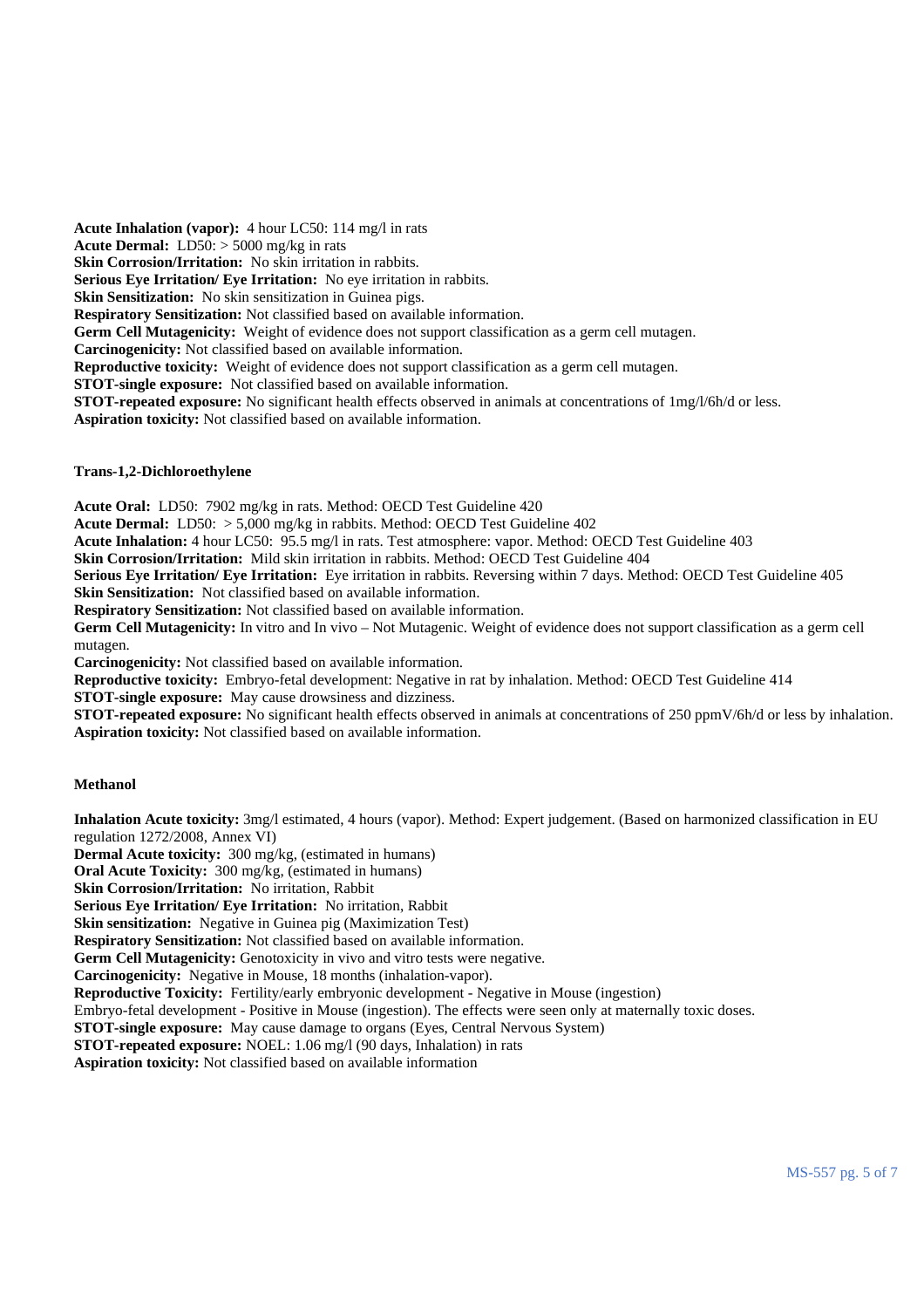## **12. ECOLOGICAL INFORMATION**

## **1,1,1,2,2,3,4,5,5,5-Decafluoropentane:**

96 hour LC50 in Oncorhynchus mykiss (rainbow trout): 13.9 mg/l 96 hour LC50 in Pimephales promelas (fathead minnow): 27.2 mg/1 96 hour LC50 in Danio rerio (zebra fish): 13 mg/l 48 hour LC50 in Daphnia magna (Water flea): 11.7 mg/l 72 hour EC50 in Pseudokirchneriella subcapitata (Green algae): >120 mg/l 21 days NOEC in Daphnia magna (Water flea): 1.72 mg/l

**Biodegradability:** Not readily biodegradable. **Bioaccumulative potential:** Bioaccumulation is unlikely. **Mobility in soil:** No data available

## **Trans-1,2-Dichloroethylene**

96 hour LC50 in Lepomis marochirus (Bluegill sunfish): 135 mg/l. Based on data from similar materials. 48 hour EC50 in Daphnia magna (Water flea): 220 mg/l. Method: EPA-660/3-75-009 72 hour EC50 in Pseudokirchneriella subcapitata (Green algae): 36.36 mg/l. Method: OECD Test Guideline 201

**Biodegradability:** Not readily biodegradable. Method: OECD Test Guideline 301D **Bioaccumulative potential:** Partition coefficient: n-octanol/water: log Pow: 2.06

## **Methanol**

96 hour LC50 in Lepomis marochirus (Bluegill sunfish): 15,400 mg/l 48 hour EC50 in Daphnia magna (Water flea): >10,000 mg/l 96 hour EC50 in Pseudokirchneriella subcapitata (Green algae): 22,000 mg/l 200 hour NOEC in Oryzias latipes (Orange-red killfish): 15,800 mg/l

**Biodegradability:** Readily biodegradable. 95% biodegradable in 20 days **Bioaccumulative potential:** Bioconcentration factor (BCF): <10 in Leuciscus idus (Golden orfe). Partition coefficient: noctanol/water: log Pow: -0.77

## **13. DISPOSAL CONSIDERATIONS**

If recycling is not practicable, dispose of in compliance with local regulations. Remove to a permitted waste disposal facility.

## **14. TRANSPORT INFORMATION**

**U.S. DOT** Not Regulated

**IATA** Not Regulated

**IMDG**